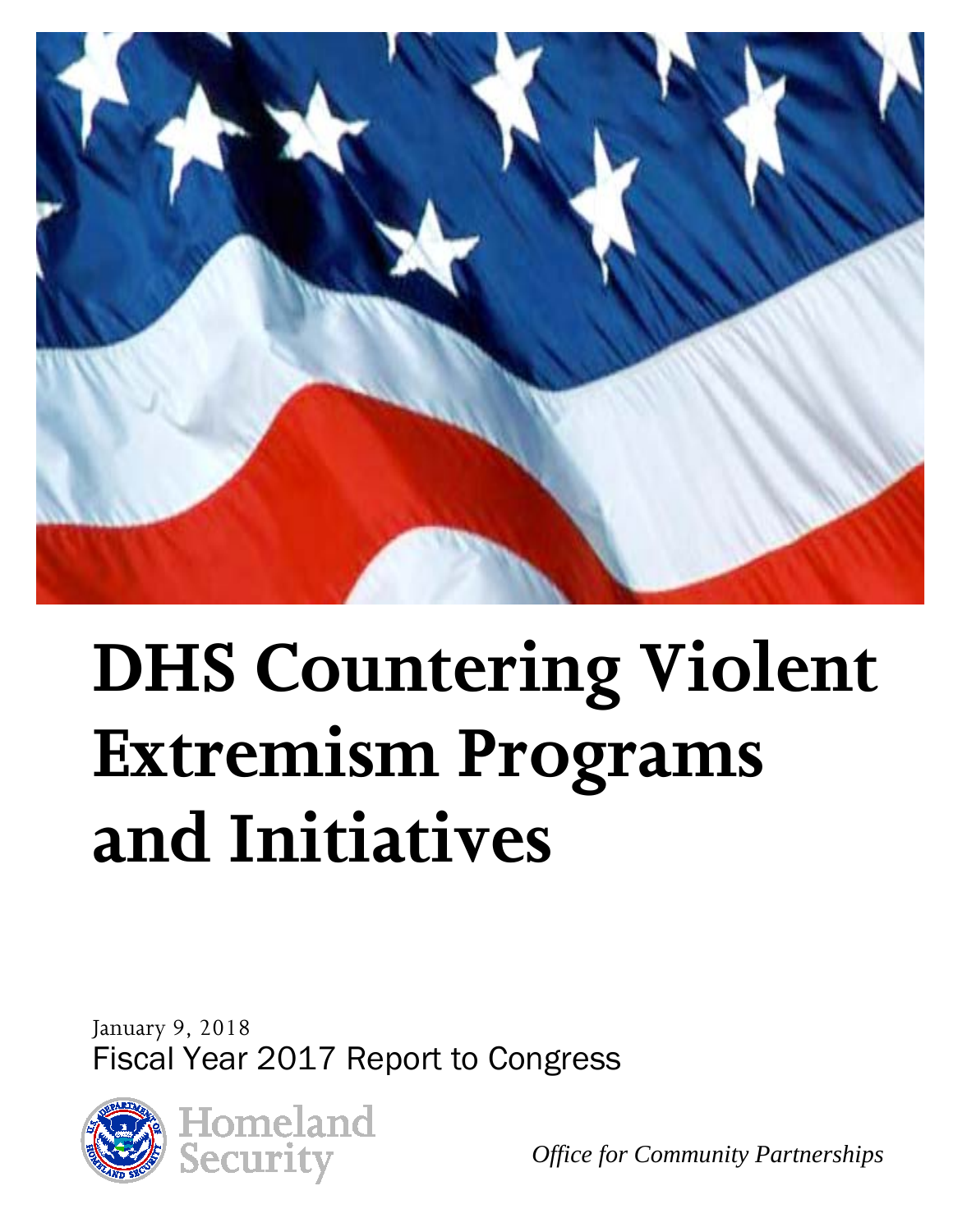#### **Message from the Acting Director**

January 9, 2018

I am pleased to present the following report, "DHS Countering Violent Extremism Programs and Initiatives," which has been prepared by the Office for Community Partnerships. The Office for Community Partnerships leads countering violent extremism initiatives for the U.S. Department of Homeland Security (OHS).

This document has been compiled pursuant to a requirement in House Report 114-668 and Senate Report 114-264, which accompany the Fiscal Year 2017 DHS Appropriations Act (P.L. 115-31).





The Honorable John R. Carter Chairman, House Appropriations Subcommittee on Homeland Security

The Honorable Lucille Roybal-Allard Ranking Member, House Appropriations Subcommittee on Homeland Security

The Honorable John Boozman Chairman, Senate Appropriations Subcommittee on Homeland Security

The Honorable Jon Tester Ranking Member, Senate Appropriations Subcommittee on Homeland Security

If you have any questions, please do not hesitate to contact me at (202) 344-1009 or the Department's Deputy Chief Financial Officer, Stacy Marcott, at (202) 44 7-5751.

Sincerely,

David Gersten Acting Director Office for Community Partnerships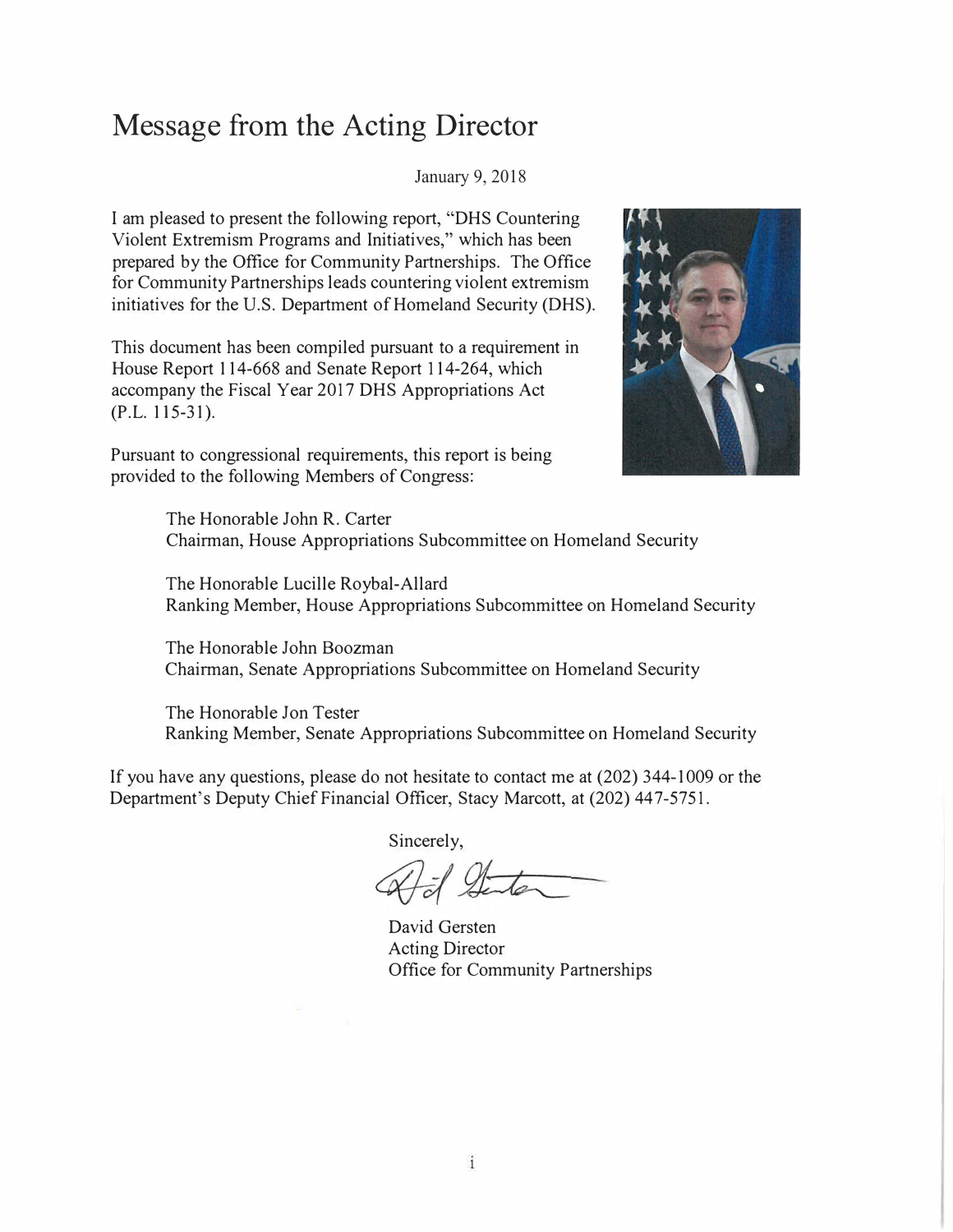

# **DHS Countering Violent Extremism** Programs and Initiatives

# **Table of Contents**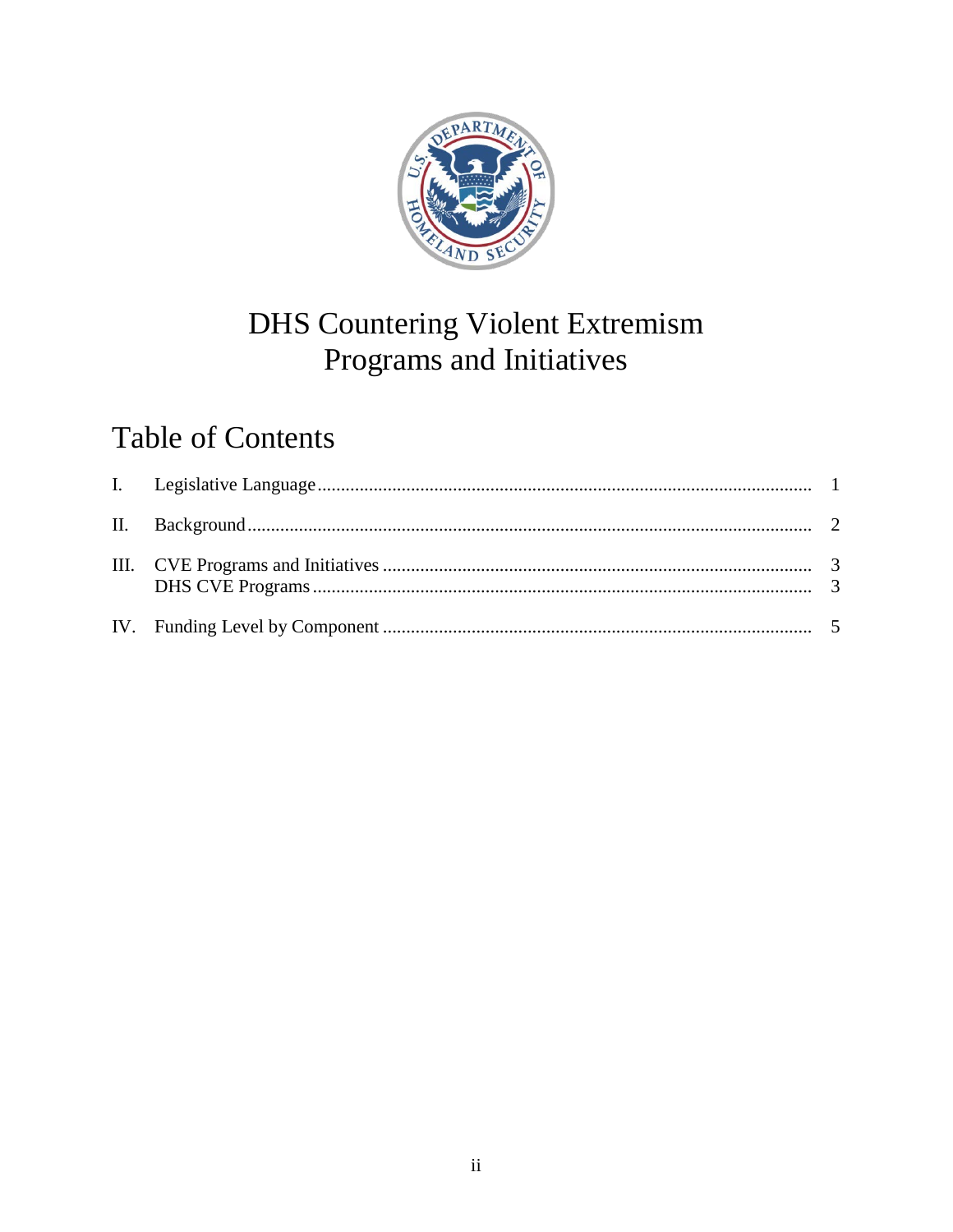### <span id="page-3-0"></span>I. Legislative Language

This document has been compiled pursuant to a requirement in House Report 114-668 and Senate Report 114-264, which accompany the Fiscal Year (FY) 2017 Department of Homeland Security (DHS) Appropriations Act (P.L. 115-31).

House Report 114-668 states:

The Office is directed to provide a detailed report on department-wide CVE programs and initiatives, including personnel and funding levels, not later than 60 days after the date of enactment of this Act.

Senate Report 114-264 states:

DHS shall keep the Committee apprised of its CVE efforts.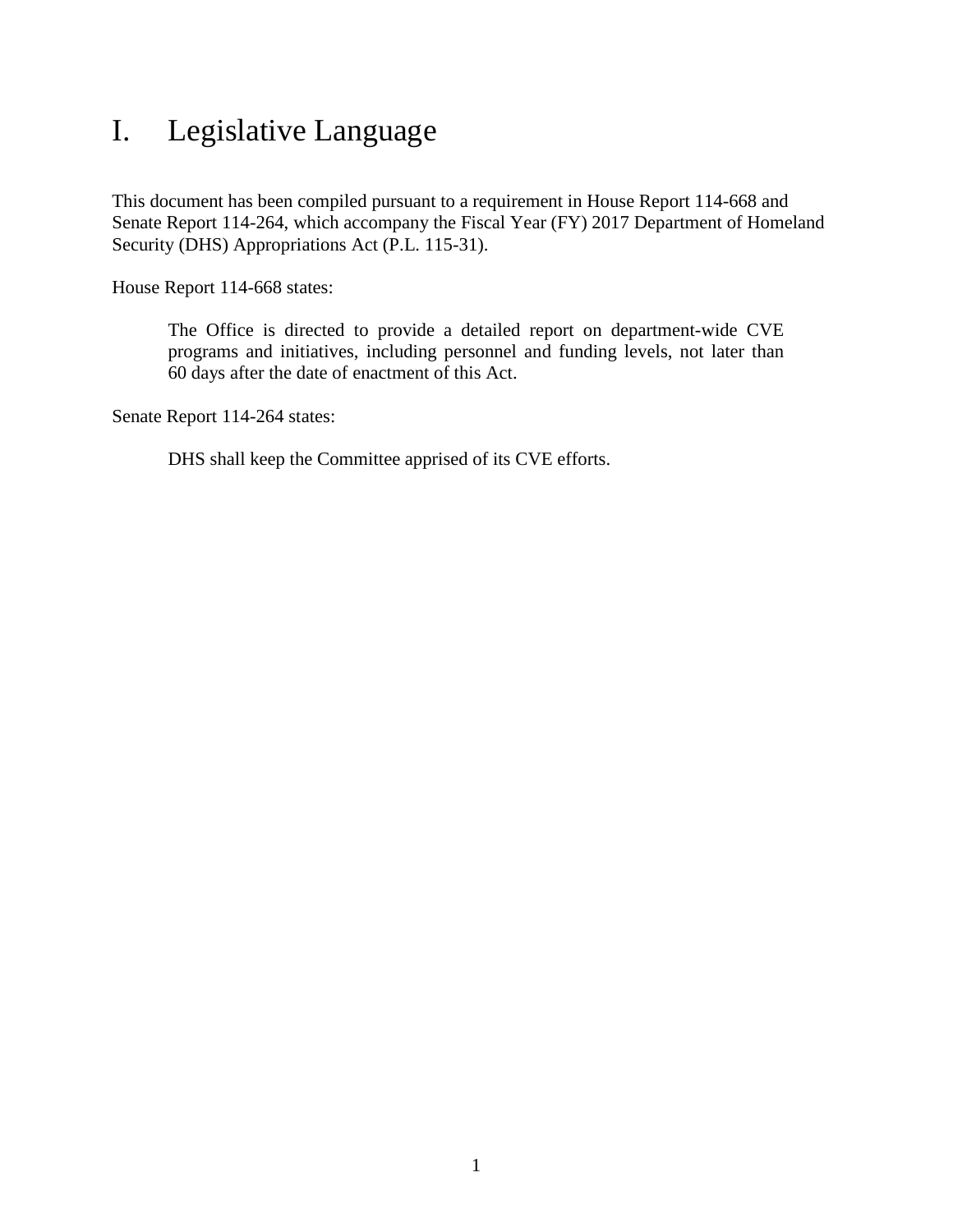### <span id="page-4-0"></span>II. Background

1

 and radicalization, including through close collaboration with state and local partners."[1](#page-4-1)  In June 2017, then-Secretary of Homeland Security John F. Kelly said, "We are witnessing a global surge in terrorist activity, and in many ways our own backyard has become the battleground. That is why DHS is focused on stepping up efforts to counter terrorist recruitment

The Department remains focused on terrorism prevention, and DHS historically has engaged in an array of countering violent extremism (CVE) activities. DHS CVE work has included empowering communities to challenge terrorists and their efforts to radicalize, recruit, and mobilize individuals and groups to violence. DHS has done this by partnering with key stakeholders, including state and local law enforcement, on activities related to community awareness, counterrecruitment, early warning, and more. The Department also has partnered with the private sector to find innovative, community-based approaches to preventing radicalization both online and offline.

This report identifies the activities that support CVE full-time equivalent (FTE) personnel, FTE salaries and benefits, and corresponding programs and initiatives funding organized by component. For an update on the status of the DHS CVE Grants Program, refer to [https://www.dhs.gov/cvegrants.](https://www.dhs.gov/cvegrants)

<span id="page-4-1"></span> $1$  Kelly, John F (2017, June 23). DHS Awards Grants to Counter Terrorist Recruitment and Radicalization in U.S. Retrieved from [https://www.dhs.gov/news/2017/06/23/dhs-awards-grants-counter-terrorist-recruitment-and](https://www.dhs.gov/news/2017/06/23/dhs-awards-grants-counter-terrorist-recruitment-and-radicalization-us)[radicalization-us.](https://www.dhs.gov/news/2017/06/23/dhs-awards-grants-counter-terrorist-recruitment-and-radicalization-us)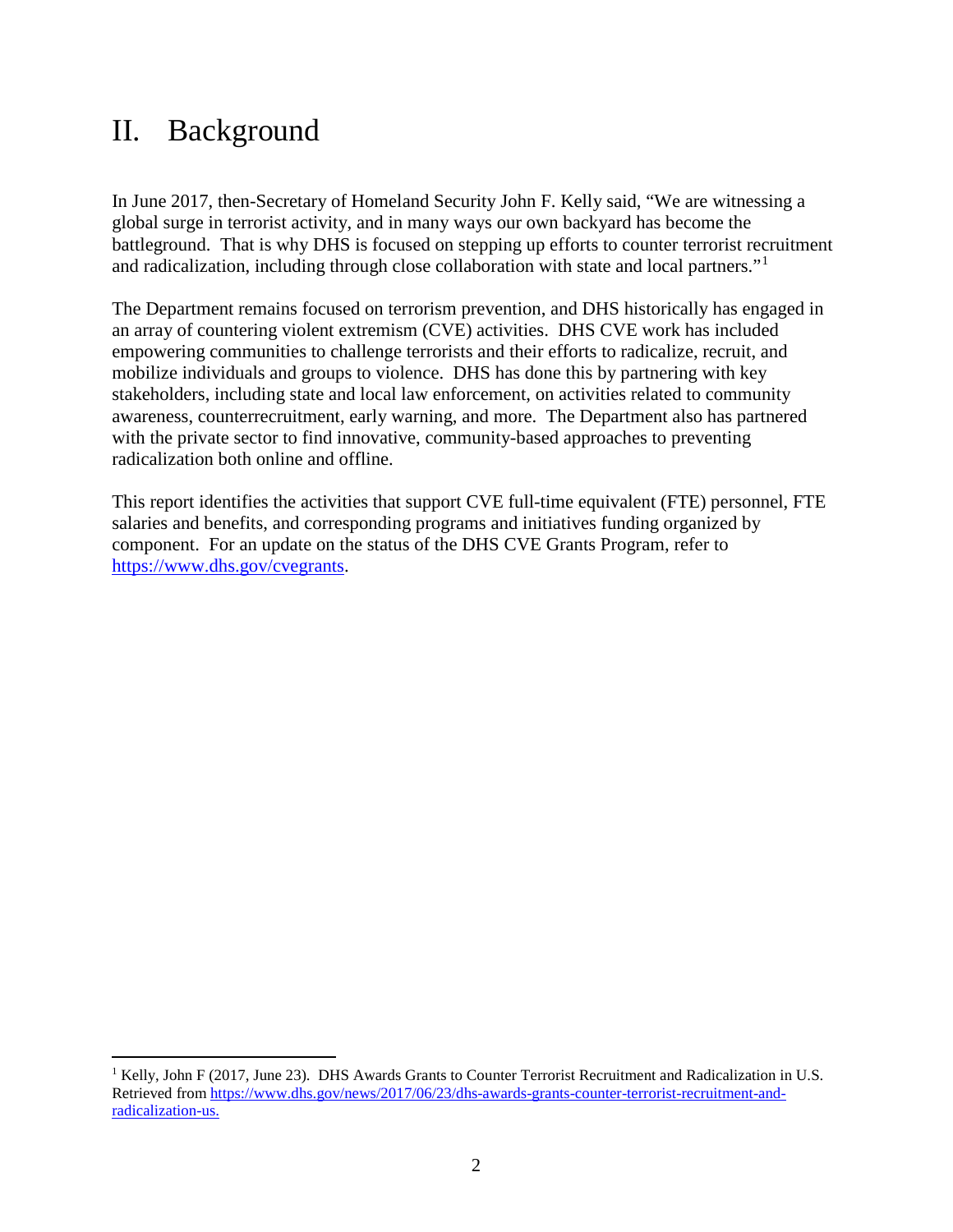# <span id="page-5-0"></span>III. CVE Programs and Initiatives

 Given the severity of the terror threat, the Department is reviewing its CVE and terrorism liberties, and privacy. Our aim is to better support successful community-led terrorism prevention approaches. prevention efforts to ensure that they are aligned to deal effectively with the danger facing the United States—both within and from outside our borders. The Department expects to provide new strategic direction for programs and initiatives in this space to guide the prioritization of DHS resources. DHS will continue to promote community-based solutions to terrorism by working with partners to ensure that they are equipped with the information and resources to fight back against terrorists trying to recruit in our country, while respecting civil rights, civil

 dedicated to supporting and empowering American communities to prevent terror and, in the The United States faces an evolving and determined enemy. As such, the Federal Government is course of all interactions, to build trust and sustain unifying themes with our partners that will span across improved foundations of success for this mission and that is essential to the broader homeland security missions.

#### <span id="page-5-1"></span>DHS CVE Programs

The following are CVE-related activities undertaken by the Department prior to its CVE and terrorism prevention review:

- • Training and Awareness Raising: The Office for Community Partnerships (OCP) and its Force to develop the new Social Media CAB. Both new CABs will be complete and ready for delivery in the first quarter of FY 2018. interagency partners expanded delivery of the Community Awareness Brief (CAB) in FY 2017. The CAB bolsters the knowledge of local partners on radicalization and recruitment to violence and catalyzes prevention efforts. OCP is working with the DHS Office of Civil Rights & Civil Liberties (CRCL) and interagency partners to develop a law enforcementoriented version called the Law Enforcement Awareness Briefing and with the CVE Task
- engagement efforts aimed at building policies and programs that bring law enforcement, civil communities. OCP staff also coordinate engagement with the law enforcement community • Engagement: OCP builds on community awareness efforts, supporting community government, and civic organizations together. In FY 2017, OCP launched engagement with the private sector to rally external resources to support terrorism prevention programs in across the United States on terrorism prevention.
- throughout the past year by one full-time position (two total). In FY 2017, the field staff delivered CABs and met other stakeholder requests for greater awareness of violent • Field Engagement: Since its establishment, OCP has worked directly with communities through a field staff presence in two cities—Los Angeles and Denver—each staffed extremism, conducted numerous engagements with local stakeholders—including but not limited to law enforcement, state and local government agencies, civil society groups, and the private sector—and helped to construct intervention models for their respective jurisdictions.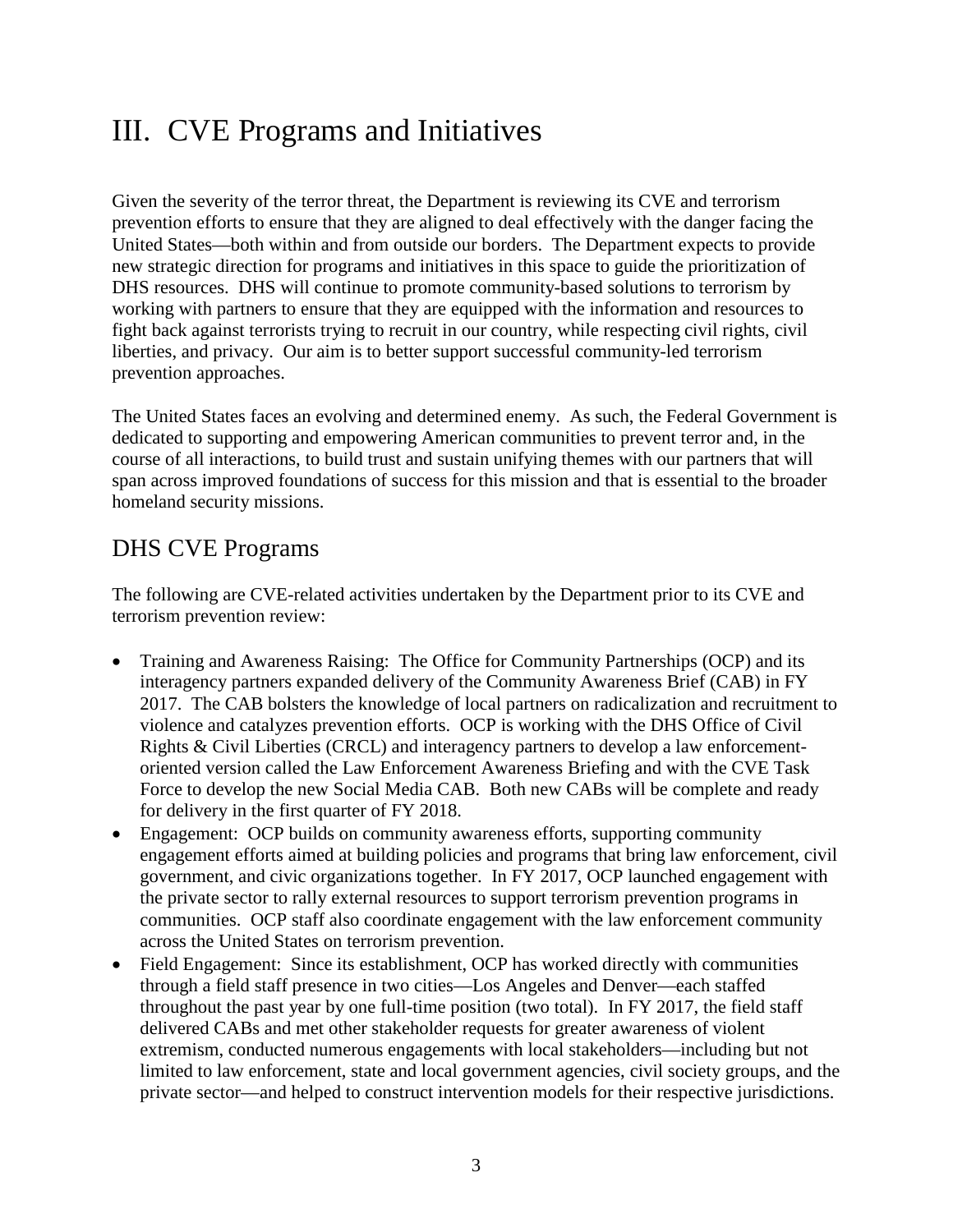• Grants: Congress initially appropriated funding for the CVE grant program in FY 2016, and made the funding available to cover 2 budget years. With the transition to a new made 26 grant awards totaling \$10 million to local law enforcement and community Administration, DHS leadership and OCP needed to review this new program fully to ensure that it was on a sustainable path and geared toward efforts that would be best suited to further the DHS terrorism prevention mission. After successful completion of the review, DHS organizations. The grants empower law enforcement and communities on the front lines, supporting their efforts to prevent violent extremism by raising awareness, engaging community partners, constructing intervention efforts, and countering extremist narratives. The organizations selected for these awards span communities across the United States and focus on all forms of violent extremism. The awards commenced on August 1, 2017. OCP, in conjunction with the Federal Emergency Management Agency (FEMA) and the Science and Technology Directorate (S&T), will monitor the progress of these awards closely and provide updates on their progress in the future.